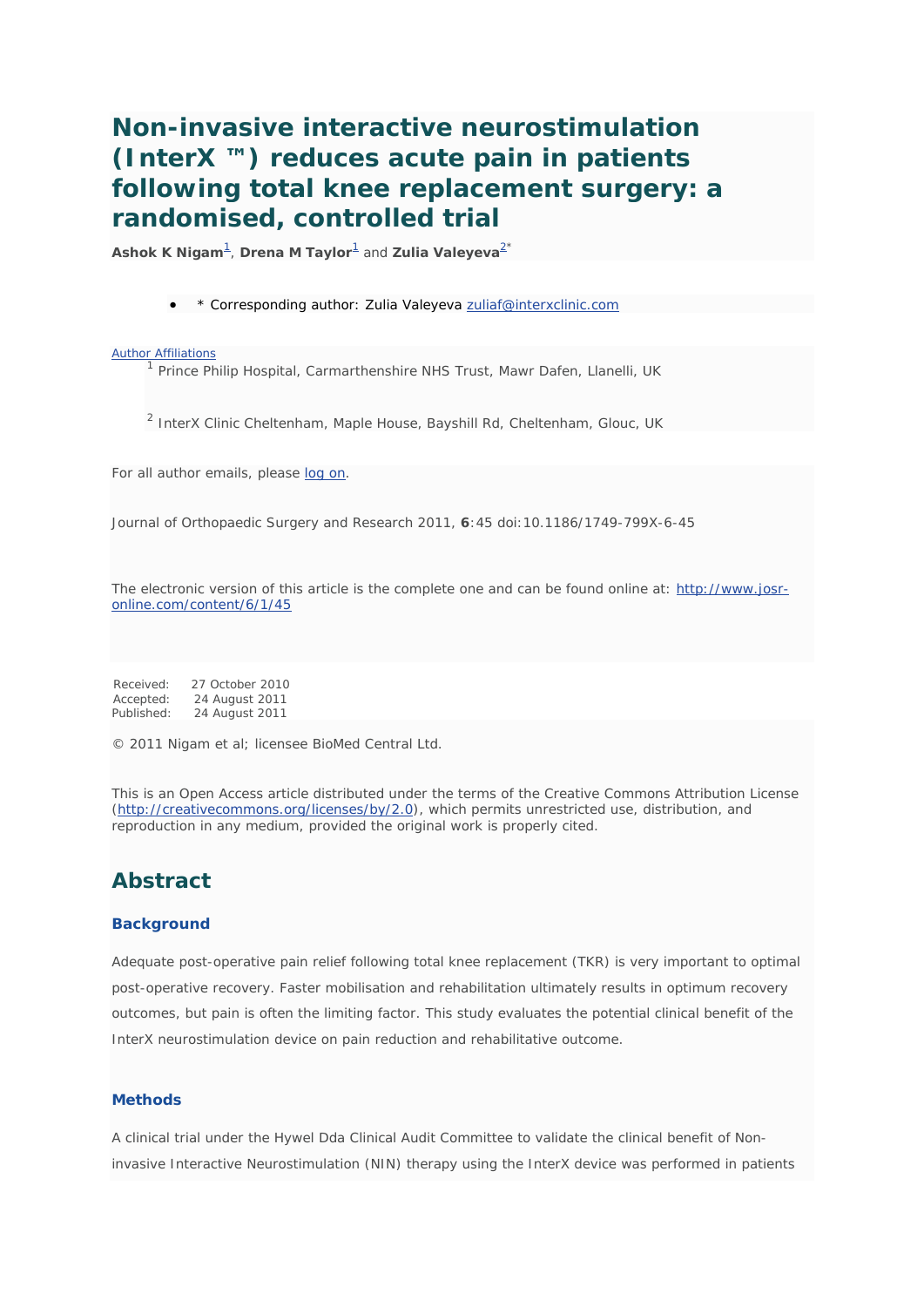undergoing TKR. 61 patients were randomised to treatment groups in blocks of two from the Theatre Operation List. The control group received the standard hospital course of pain medication and rehabilitation twice daily for 3 post-op days. The experimental group received 8 sessions of NIN therapy over 3 post-op days in addition to the standard course received by the Control group. Pain and range of motion were collected as the primary study measures.

### **Results**

Sixty one subjects were enrolled and randomised, but 2 subjects (one/group) were excluded due to missing data at Baseline/Final; one subject in the InterX group was excluded due to pre-existing rheumatoid pain conditions confounding the analysis.

The experimental group pre- to post-session Verbal Rating Scale for pain (VRS) showed that NIN therapy consistently reduced the pain scores by a mean of 2.3 points (SE 0.11). The NIN pre-treatment score at Final was used for the primary ANCOVA comparison, demonstrating a significantly greater cumulative treatment effect of a mean 2.2 (SE 0.49) points pain reduction ( $p = 0.002$ ). Control subjects only experienced a mean 0.34 (SE 0.49) point decrease in pain. Ninety degrees ROM was required to discharge the patient and this was attained as an average despite the greater Baseline deficit in the InterX group. Eight control patients and three experimental patients did not achieve this ROM.

### **Conclusions**

The results clearly demonstrated the clinical benefit of NIN therapy as a supplement to the standard rehabilitation protocol. The subjects receiving InterX fared significantly better clinically. Within a relatively short 3-day period of time, patients in the experimental group obtained the necessary ROM for discharge and did it experiencing lower levels of pain than those in the control group.

## **Background**

Adequate post-operative pain relief following total knee replacement (TKR) is very important to optimal post-operative recovery[1]. The faster that mobilisation and rehabilitation can progress, the better the ultimate outcome will be[2]. Adequate pain control postoperatively should allow earlier patient mobilisation with the aim of increasing strength and proprioception and decreasing the incidence of the development of thromboembolism, however side effects of pain medication have been shown to increase the incidence of thromboembolism[3]. In complicated cases, prolonged immobility due to pain can cause the development of muscular contractures or atrophy that eventually cause the development of long term functional impairments[4]. Unfortunately, there are very few pain management options available that can provide a treatment that is both non-invasive and without side effects.

Current pharmaceutical pain relief options for TKR pain have limitations due to associated side effects, often requiring additional treatment for them $[5]$ . Side-effects of the opiate pain medication include lethargy, sedation, respiratory depression, nausea, vomiting, numbness, weakness, urinary retention,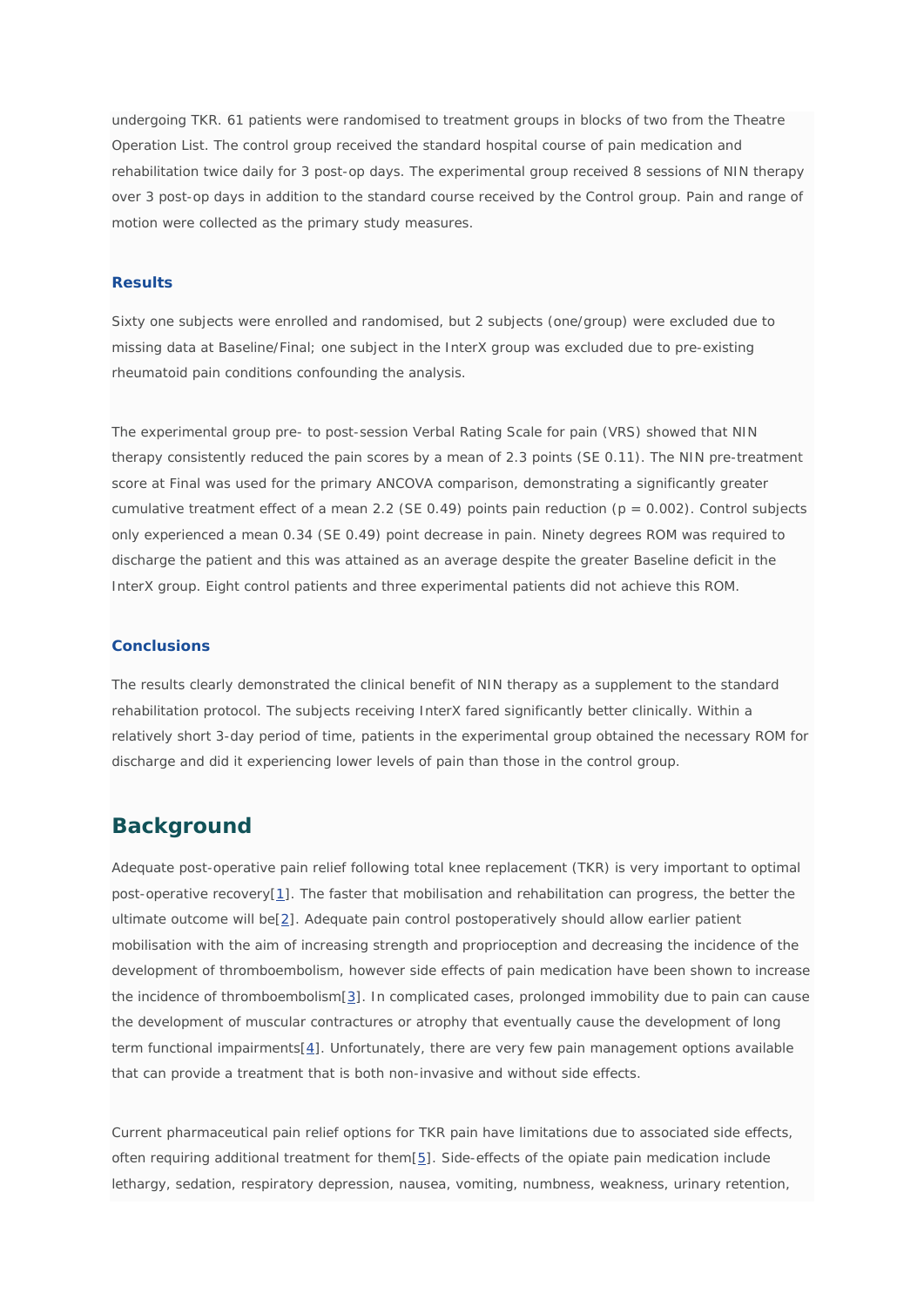hypotension[6] and digestive discomfort, including gastroparesis and constipation[7]. Opioids may also alter mood negatively and/or induce euphoria. The side effects of non-steroidal anti-inflammatory agents (NSAIDS) include gastric upset, sometimes predisposing symptoms leading to peptic ulcers. COX-2 inhibitors have been found to increase risk of heart attack while overdoses can lead to liver damage[8]. Navigating these side effects amongst the co-morbidities and potential drug interactions with concurrent medications in the elderly population is typically problematic.

Historically, electrical stimulation modalities, such as transcutaneous electrical nerve stimulation (TENS), have been used to manage pain and facilitate recovery from various traumatic conditions[9-12]. In general, the drawbacks of using TENS for this application is that the devices use non-specific current dispersed through predominantly large electrode pads, the amplitude of the stimulation is limited by the risk of muscle contraction and the current density is limited by the recommended safe minimum size of the electrodes[13]. A conductive medium (gel), either separately applied or as part of a pre-gelled electrode, is also needed to protect the patient from uncomfortable variations in current that are caused as the tissue responds to the stimulation. Research has shown mixed results in the post-surgical application of TENS. The Bandolier, evidence-based health care web site highlighted a systematic review of TENS and stated: "Clinical bottom line: TENS is not effective in the relief of post-operative pain. Patients should be offered effective methods of pain relief" (Bandolier, 2000). Conversely, Bjordal and Johnson (2003) showed that the clinical results can be significantly improved if optimal parameters and dosage are used. However, only one of the studies in that review related to TKR. A systematic review of the TENS application on TKR concluded "that there is no utility for TENS in the post-operative management of pain after knee arthroplasty"[14]. As such, TENS is rarely used in this setting, despite there being a significant need for improved pain control for patients and a belief that the next biggest development in TKR may be a pain relief modality[15].

There are a number of factors that may contribute to the lack of efficacy of TENS in this application. Literature has shown that the variables of electrode placement [16-18], frequency of stimulation [19-21] and amplitude/waveform[22-24] all have an impact on clinical outcomes. Additionally, accommodation of nerves to stimulation during single treatments or following long-term use of an electrical modality has been reported[21]. In most electrical stimulation applications, the frequency and waveform component of stimulation has been the least understood and least manipulated parameter of stimulation. Electrical stimulation typically has been limited to setting sweeping frequencies, or establishing a ramping or random burst pattern while the amplitude of stimulation also plays a very important role. Even one parameter setting that is not optimally set may significantly reduce the efficacy of the treatment. Indeed, it is now understood that combining optimal treatment parameters can significantly improve clinical efficacy[22].

There is increasing evidence that successful optimization of electrode position, amplitude and frequency parameters in a dynamically changing pattern may well be the key critical to successful therapeutic outcomes[25-27]. The InterX is a device that provides such non-invasive interactive neurostimulation (NIN), optimizing all three stimulation parameters in a high amplitude, high density manner without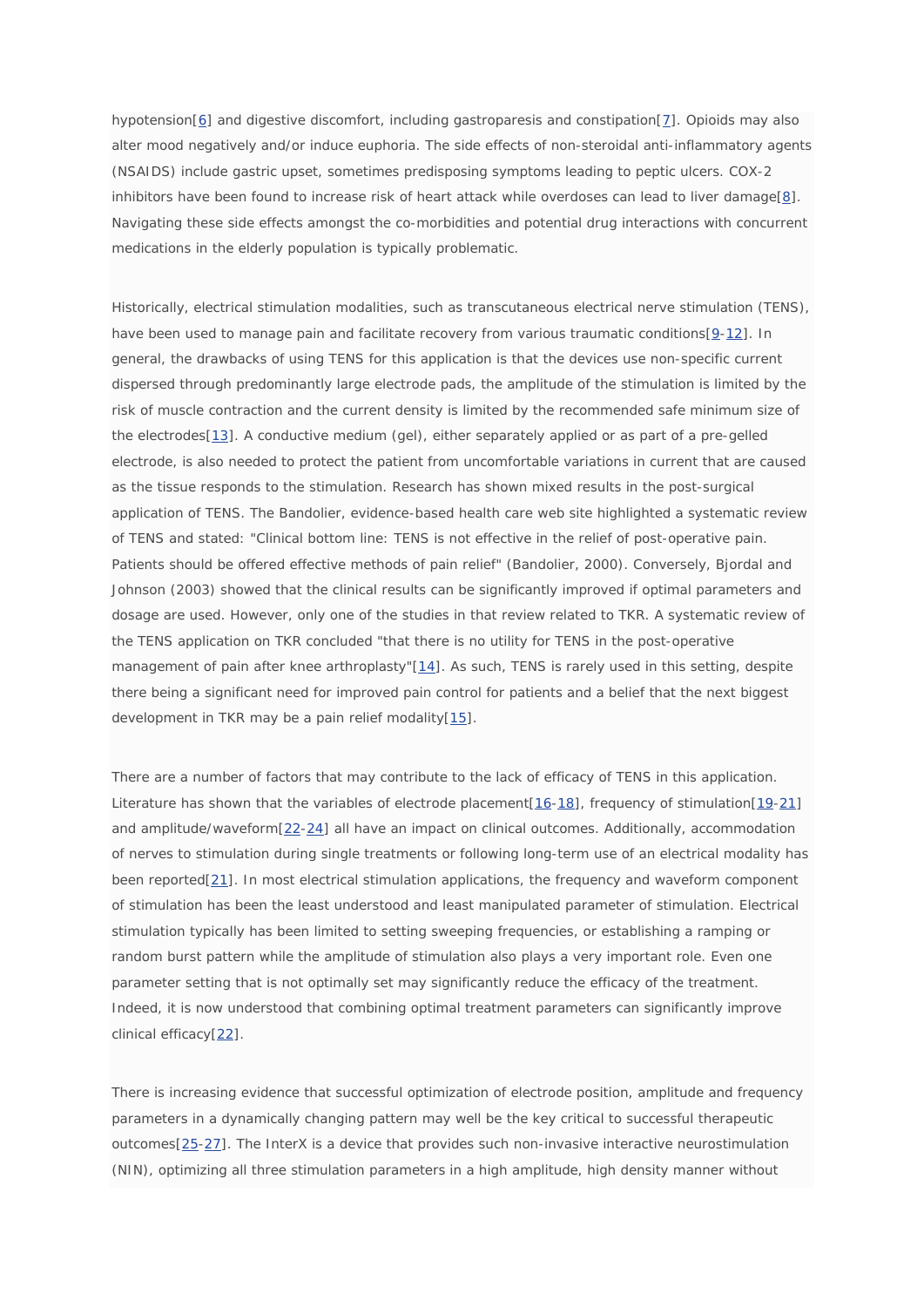penetrating too deeply into the tissue and without soliciting uncomfortable muscle contractions. The depth of penetration of electrical stimulation is proportional to both the electrode size and the distance between the electrodes. The closer electrodes are placed and the smaller the surface area, the shallower the depth of penetration[28]. If the stimulation does not reach the depth of the muscle, the amplitude is not restricted by muscle contraction. Thus, a device that delivers stimulation through an array of small, closely spaced electrodes will be capable of delivering higher amplitudes and therefore higher current densities than a device using larger electrodes[29]. This is a critical technological advancement of the InterX as research has demonstrated how important using higher amplitudes are to getting better clinical results[22,24]. In fact, it is current densities, which are the effective, measure of stimulus[30] in much the same way that pressure, not force, is the effective measure of manual therapy. Figure 1a shows a hypothetical illustration of the path of stimulation based upon known science when comparing two such models. The actual path of stimulation is determined by a number of factors and is hard to map precisely due to localised differences in tissue impedance[28]. The circuitry of the InterX allows the waveform to adjust as the impedance of the treatment area changes as the electrode is moved over the skin or in response to stimulation. The electrode does not require conductive gels, but is placed directly onto the skin surface. Because the human nervous system is adaptive, therapy sessions using the InterX rapidly vary the stimulation parameters interactively (Figure 1b) to prevent physiological accommodation, directing stimulation to optimal treatment points as well as protecting the skin from damage. These changes occur automatically as skin impedance changes in response to the electrical stimulation, which is caused by a combination of increased Galvanic Skin Response and electroosmosis[28,31]. So there appears to be some scientific merit to claim by the manufacturers of InterX that the interactive technology supports a particular application that is aimed at optimizing parameters, which individually have been shown to elicit greater clinical benefit.

### **PE 28 39**

**Figure 1. A) Current Density B) Interactive Waveform** Figure 1a - Current amplitude and density: TENS compared to InterX. Figure 1b - Interactive waveform.

The InterX device operates by scanning the tissue to determine its impedance and to use the electrical characteristic of the skin to identify and target optimal treatment points. As stimulation is performed, the impedance of the skin under the electrode changes and is sensed by the device through the completed electrical circuit which in turn automatically varies the waveform parameters. Different preset stimulation patterns are selected in subsequent therapy sessions to prevent physiological accommodation and each of these presets automatically delivers a varying frequency to ensure optimal effects[20]. The presets in this study varied the frequency from 15-360 pulses per second using a mixture of burst, variable and amplitude modulated parameters.

The handheld application of NIN has previously been shown to significantly reduce pain, medication intake and inflammation while also increasing range of motion following hip and ankle surgery[25,26]. In this study, the Flexible Array Electrode was used on post-operative TKR patients to treat their postoperative pain in combination with pharmaceutical analgesia and an aggressive rehabilitation protocol. This configuration of electrodes allows for tissue impedance scanning to be performed automatically. Each flexible array is comprised of nine electrodes; five of which are positive and four of which are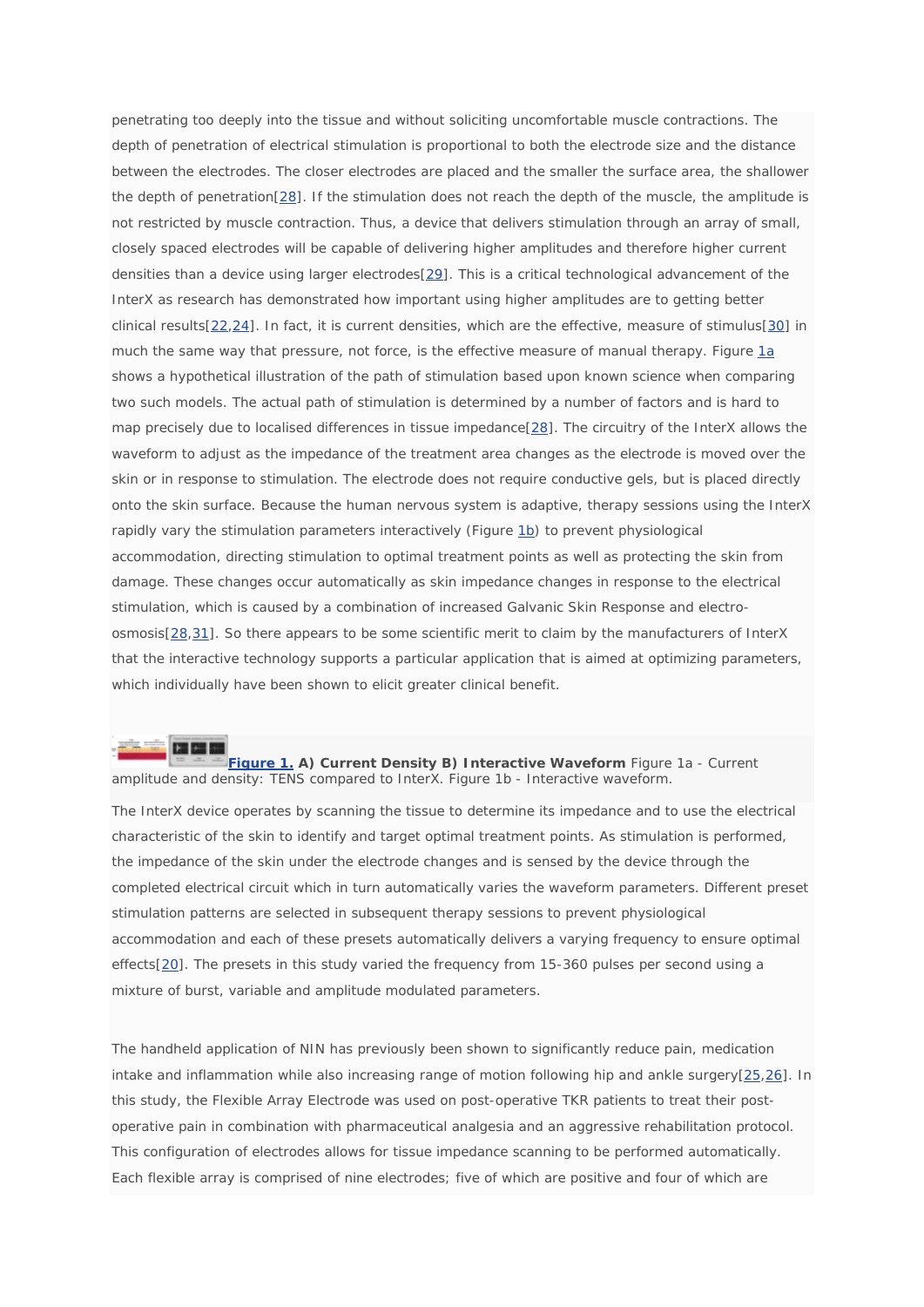negative. In this study four flexible arrays were used simultaneously which means 36 active electrodes (20 positive and 16 negative) were in contact with the skin around the knee(Figure 2). Ohms Law describes how electrical current will take the path of least resistance, so greater current density is delivered to these points of low impedance/resistance, as opposed to points of high impedance, by virtue of the electrode array configuration. The low impedance on the skin corresponds with myofascial trigger points and acupuncture points, which also have a high correlation with major nerve branches, and are treatment points which will respond best to electrical stimulation[32,33].



### **Figure 2. Flexible array and device placement on operated leg**.

The objective of this investigation was to observe whether greater post-operative pain relief and range of motion (ROM) could be obtained by using the InterX 1000 device and Flexible Array Electrodes when combined with standard in-hospital rehabilitation protocols in patients undergoing primary TKR surgery as compared to standard in-hospital rehabilitation methods alone. Primary study endpoints (pain severity and knee range of motion (ROM)) would ideally show a reduction in pain severity and greater ROM in the InterX treatment group. Secondary endpoints (pain medication use and signs of inflammation) could result in a reduction in medication use and in knee joint inflammation. Circumferential measures of the knee were taken to try to demonstrate any possible changes in signs of inflammation. There is controversy about the reliability of this measure but we felt there was enough evidence to include this in the study as it has been used recently along with both skin temperature and inflammatory biomarkers in patients (other signs of inflammation that could not be realistically included in this study) $[34, 35]$ .

## **Methods**

This randomised, controlled, prospective study was conducted under the Hywel Dda Clinical Audit and Risk Committee as it was performed to demonstrate the efficacy of a recognized technology on a new population of patients. The clinical audit passed ethics review through the Audit and Risk Committee. All subjects signed informed consent. The control group received the standard in-hospital rehabilitation protocol while the experimental group received standard in-hospital rehabilitation plus eight sessions of NIN therapy. Subjects were randomised to treatment group by the Theatre Operation List whereby subjects were randomly assigned treatment group by the order in which they were operated, alternating treatment group assignment in blocks of two.

61 subjects were enrolled into the study following elective total knee joint replacement from the orthopaedic clinic in the catchment area of Prince Philip Hospital, Carmarthenshire NHS Trust in Wales, UK. Surgery was performed using two main types of knee implant (cruciate retaining and cruciate sacrifice). Inclusion criteria specified that patients were to be 50-80 years of age with radiographic evidence of joint disease in at least 2 of the 3 knee compartments (including patellofemoral disease)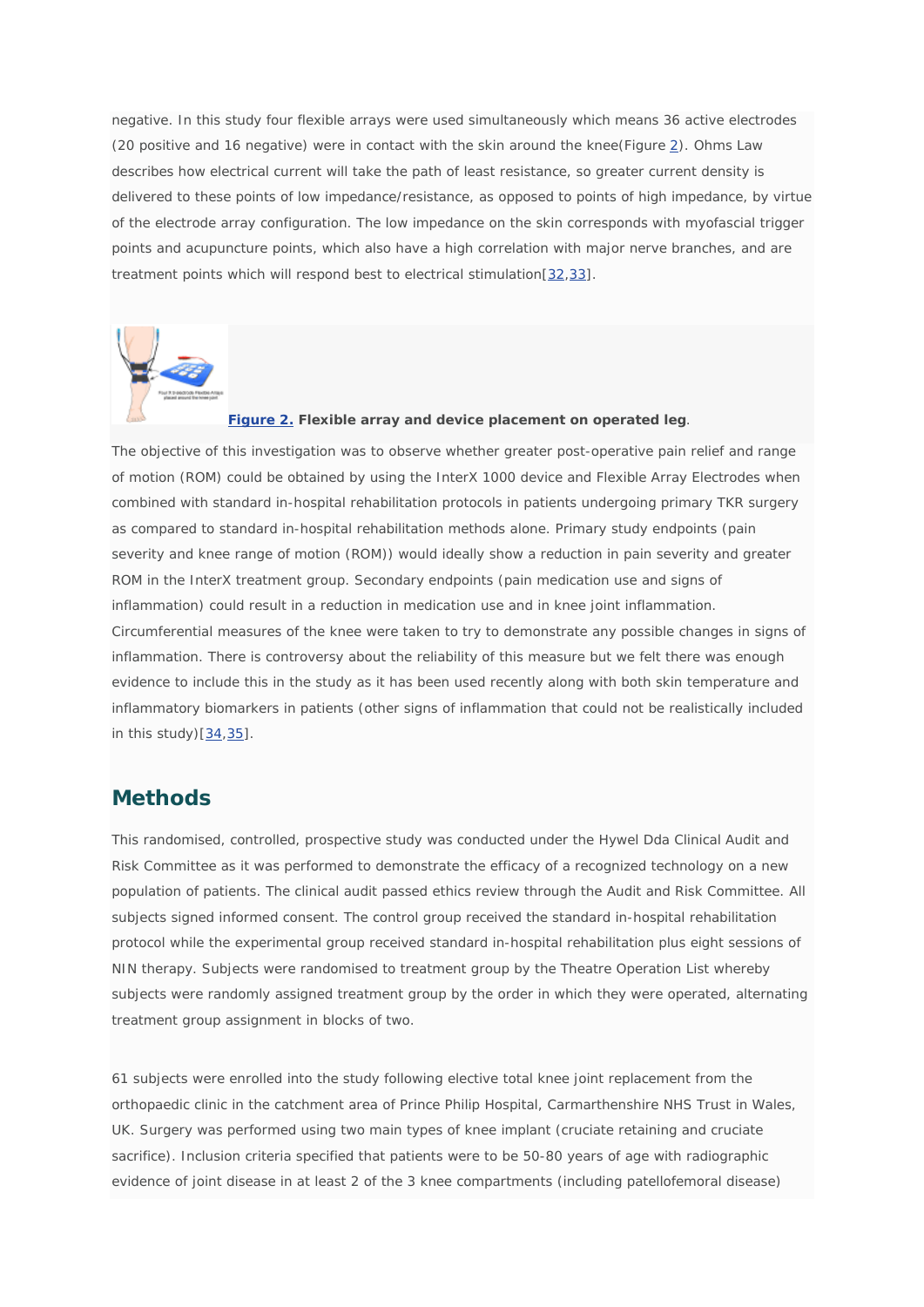who were scheduled for elective TKR. Subjects were to have no associated neurological deficit, sensory loss, paraesthesia, or hyporeflexia. Subjects were to have a clinically significant functional limitation (limited mobility and/or instability of the knee joint) and diminished quality of life prior to TKR. Additionally, subjects had to be willing to abide by the protocol and treatment schedule and sign informed consent. Subjects with local or systemic infections, medical conditions that substantially increase the risk of serious peri-operative complications or death were excluded from the study. Subjects with implanted neurostimulators, insulin pumps, and/or cardiac pacemakers were excluded due to the incompatibility of treatment with an electrical nerve stimulator. Subjects with epilepsy/seizure, dementia or cognitive disorders, pregnancy, psychiatric disease, active tumour or cancer, fracture or dislocation, or at substantial risk of venous thrombosis were also excluded from the study. Signs of venous thrombosis like redness and pain in the lower leg usually become evident within 72 hrs of surgery if they are going to occur. If the Physician saw any of these signs then treatment with the InterX was to be halted.

Subjects had standard operative anaesthesia to include general anaesthesia with either spinal anaesthesia or with femoral nerve block during the procedure. The nerve block was a single shot using morphine with doses ranging from 150-250 mcg. Post-operatively, pain was to be mediated from surgery to Day 2 by patient controlled analgesia (PCA) morphine (1 mg/mL) strictly monitored by a nurse, diclofenac suppositories (Volterol) and acetaminophen (Paracetamol). After 48 hrs, patients were stepped down to codeine with acetaminophen (Cocodamol) and diclofenac suppositories (Volterol) plus oral morphine for breakthrough pain. The medication was offered to patients and provided on an as needed basis (prn).

All subjects were followed for three days in-hospital prior to discharge to home. While in-hospital, the subjects underwent in-hospital rehabilitation exercises twice daily to include the following. On day one, subjects are transferred to a chair and try walking with a walking frame and they perform ROM exercises. On day two, subjects perform ROM exercises, walking with a frame and then walking with support using canes. On day three, subjects go to occupational therapy and do stair climbing, mimic getting in and out of a car, and walk with cane support. The goal is to get to 90° flexion.

Subjects randomised to the experimental group received NIN therapy according to the following schedule: Day 0 (0-24 hrs post-op), no treatment due to bandaging; Day 1 (24-48 hrs post-op), two InterX treatments of twenty minutes each using Preset 4 at approximately 1 pm and 4 pm; Day 2 (48- 72 hrs post-op), three InterX treatments of 20 minutes each using Preset 4 (approx. 9 am; 1 pm and 4 pm); Day 3 (72-96 hrs post-op), three InterX treatments of 20 minutes each using Preset 1 (approx. 9 am; 1 pm and 4 pm). Baseline measures are those taken on Day 1 at approximately 1 pm (prior to NIN therapy for the experimental group). Final measures are those taken on Day 3 at approximately 4 pm prior to the final treatment.

NIN therapy was delivered via two InterX 1000™ devices, each with a Dual Flexible Array (Figure 2). Each array contains nine electrodes so a total of 36 electrodes are in contact with the skin around the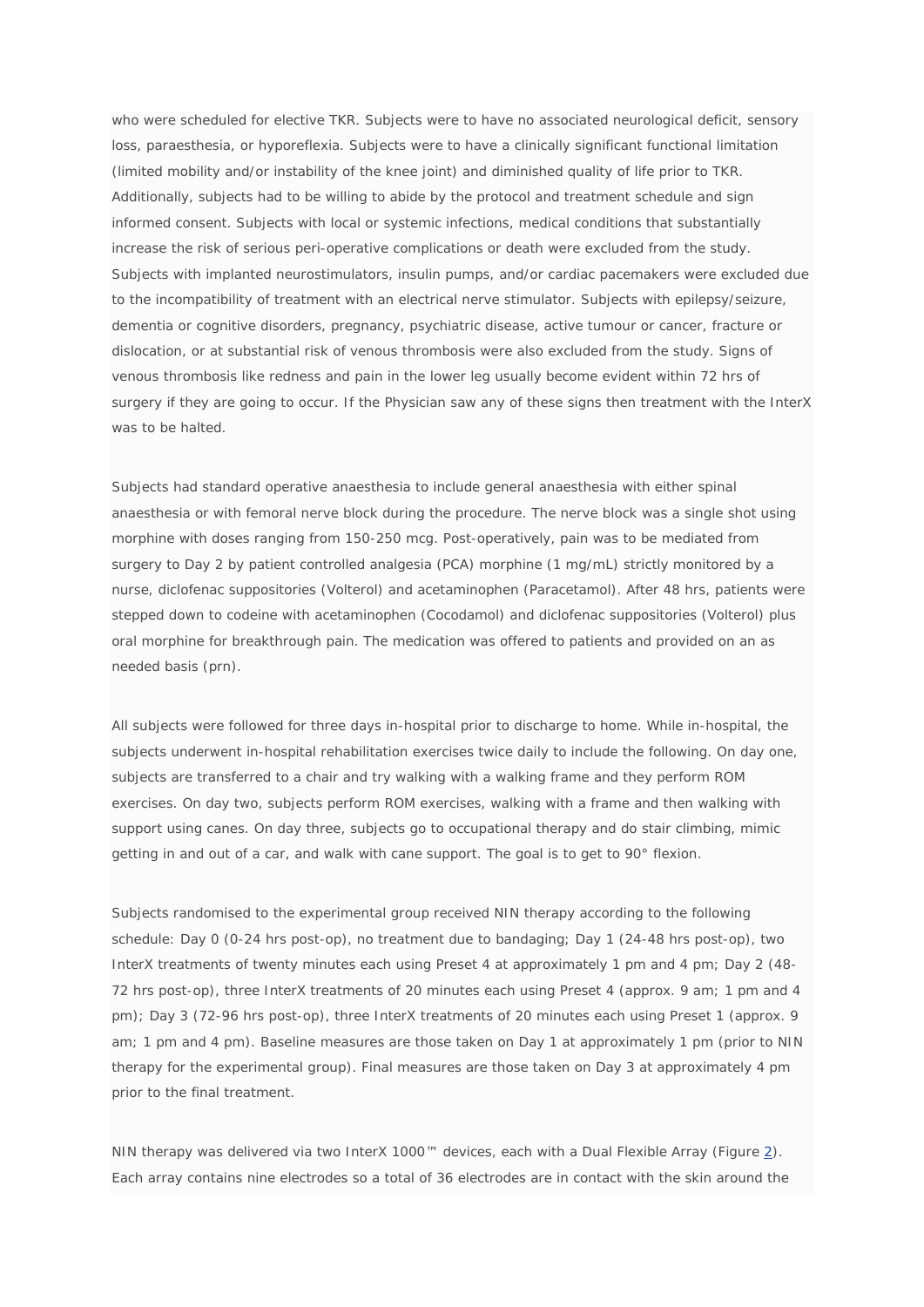knee. One pair of arrays was positioned just superior to the patella and one just inferior to the patella, with the electrode arrays positioned on the lateral and medial surfaces of the knee. One device delivered stimulation to the arrays on the medial side and the other device delivered stimulation to the arrays on the lateral side. The electrodes were directly in contact with the skin without conductive media. Preset 1 or 4 were used on the device and they cycled through various parameters for the duration of the 20 minute application. Preset 1 delivered 30-120 pulses per second (PPS); 15-60 PPS and 15 PPS. Preset 4 delivered 90-360 PPS in a variable burst pattern; 30-120 PPS; 240 PPS in a burst pattern and 3:1 amplitude modulation at 120 PPS. The amplitude was increased by the nurse practitioner to a level that was strong but comfortable tingling to the patient and all four arrays were used at the same time.

In the initial version of the protocol, the study measurements were assessed at each time point. However, because of the time involved in study measurement collection imposed on the nursing/rehabilitation routines, the protocol was amended to collect ROM and knee circumference data only at the first (Baseline) and last (Final) study time period. VRS was recorded at every treatment and medication was recorded as taken. The primary study variables were designated as the VRS and ROM; secondary study measures included the total daily pain medication taken and knee circumference. Study measurements were taken at 9 am, 1 pm and 4 pm for the control group, and just prior to and following NIN therapy administration at those same times for the experimental group.

### **Verbal Rating Scale**

Subjects verbally rated the intensity of their knee pain using an 11-point numeric scale  $(0 = "no pain";$ 10 = "worst pain possible"). This scale, similar to the Visual Analogue Scale (VAS), has demonstrated validity and reliability[36]. At Baseline, all subjects were asked to rate the intensity of their current pain with the knee in active flexion. Prior to and following each application of InterX, experimental group subjects rated their current pain with the knee in active flexion. Patients were encouraged to flex their knee as far as they could. Control subjects had only a single measurement taken twice on the first day, and three times per day thereafter at approximately the same time of day as the experimental group was measured.

### **Range of Motion**

Knee flexion was measured by the nurse using a standard goniometer (20 cm Jamar-E-Z by Physiomed). At Baseline and Final, all subjects were measured. Experimental group subjects were measured pre- and post-treatment at each time point. Control subjects had only a single measurement at each time point. Patients were seated and asked to actively flex their knee as far as pain would allow. This flexion was then measured by the nurse practitioner.

### **Medication Log**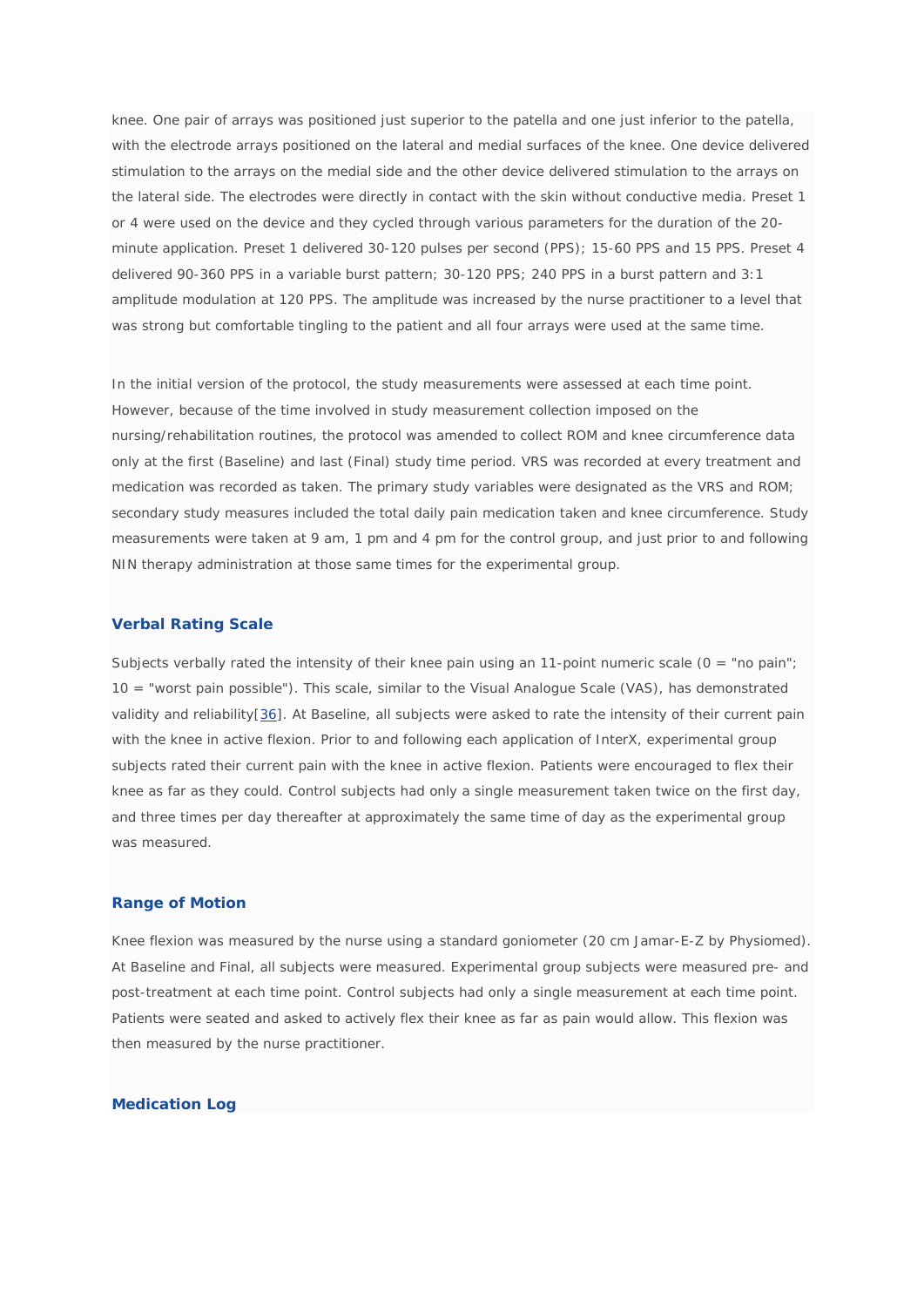The dose and frequency of all pain medications were recorded daily for all patients in mg for PCA morphine use and for diclofenac suppositories, and pill counts for acetaminophen, and codeine with acetaminophen using standardized dosage forms.

### **Inflammation/Oedema**

The circumferential girth at 2 inches above the knee of both the affected and unaffected knees was measured. The un-operated knee measurement was subtracted from the operated knee measurement as a possible indicator of signs of inflammation of the operated knee. These measures were made at Baseline and Final time points for all patients.

### **Sample Size Calculation**

The trial's sample size was determined based on observed variation in pain scores from earlier studies, and the investigators' judgment that a two-point reduction in reported pain (on a scale of 1 to 10) represented a clinically meaningful result. It is generally accepted that a 30% reduction of pain in acute cases represents a clinically meaningful change[37], so a two-point reduction applies to this population of patients who typically average between 4 and 6 out of 10 on the pain scale following surgery. The study was designed to provide power of 80% with an alpha level of 0.05, and allowed for 20% loss to follow-up. Therefore, 30 subjects/group, 60 subjects total, were to be enrolled into the study.

### **Demographics**

Sixty-one subjects signed informed consent and were enrolled into the study. Two subjects, one in each treatment group, were excluded from the analysis due to missing data from either the Baseline or the Final time point so that calculations regarding differences from Baseline to Final could not be determined. Additionally, one subject in the InterX group was determined to have a pre-existing condition of rheumatoid arthritis that confounded the data analysis and so she was excluded *post-hoc*. Ultimately, 28 subjects in the experimental group and 30 subjects in the control group are included in the below analyses (Figure  $3$ ).

**Figure 3. CONSORT Chart**.

Table 1 shows the demographic and baseline characteristics of both treatment groups. There was no significant difference between groups with regard to gender or age. However, a clinically significant difference between groups was noted in other parameters. The experimental group had an average pain score, which was 1.5 points higher than the control group, bordering on the difference required between groups for the power calculation. Additionally, there was a statistically significant difference between the two groups in the baseline ROM measurement ( $p = 0.0005$ ), with a mean ROM for the InterX group of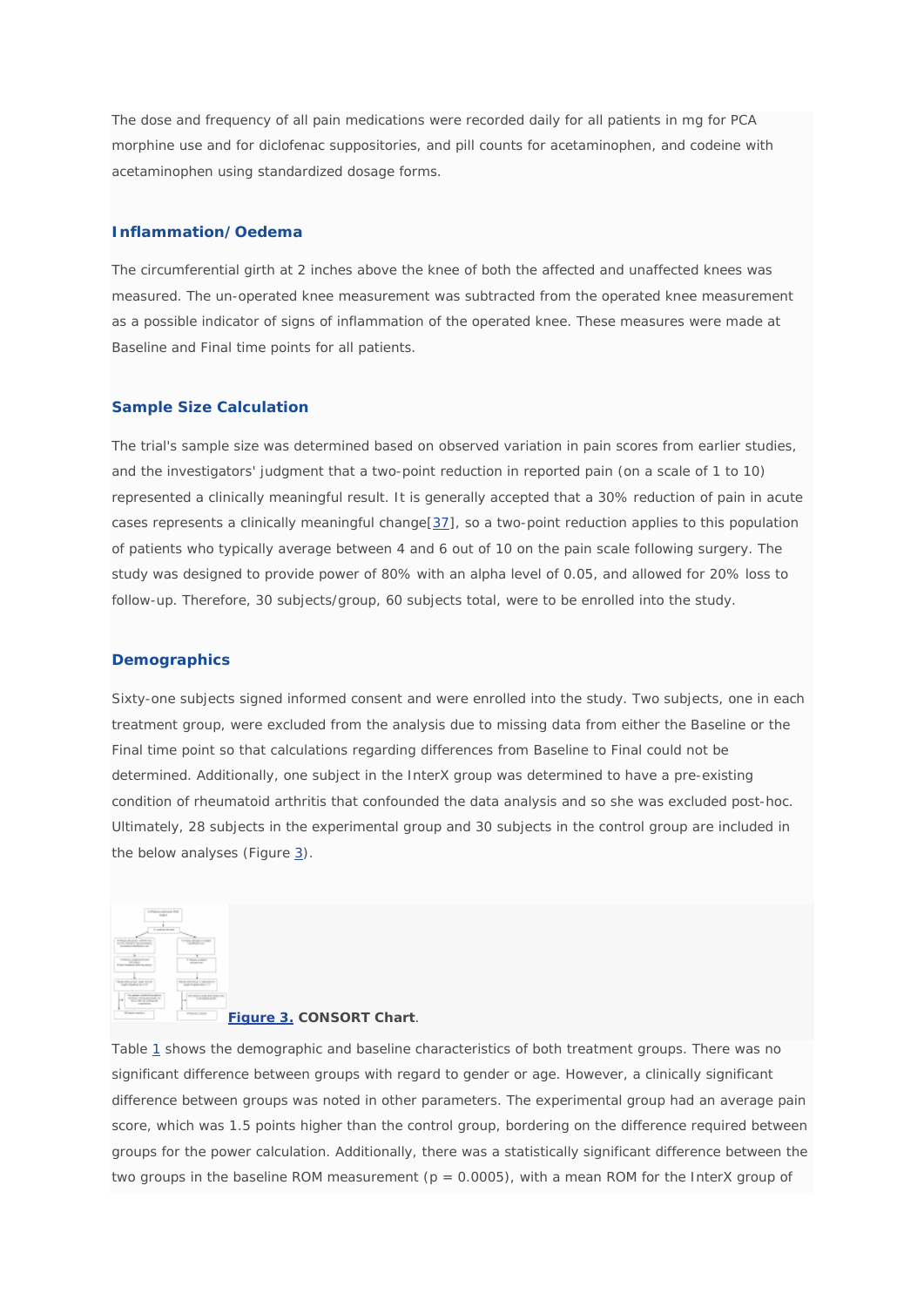45.7 and a mean ROM for the control group of 60.4. The standard error of the estimated difference between the two groups (15.8) was 4.13 Surprisingly, the difference between the circumferences of the affected and un-affected knees was 1.2 cm less in the InterX group at Baseline than the control ( $p =$ 0.03).

**Table 1.** Patient demographics and baseline characteristics

## **Results**

### **Verbal Rating Scale (VRS) Pain Scores**

The effect of NIN therapy with the InterX as compared to control on the change in VRS between the Baseline and the Final study time periods is presented in (Figure 4). For the experimental group, the "before therapy" scores were used in both instances as this seemed to reflect a long-lasting, cumulative effect of NIN therapy vs. a potentially transient effect following therapy. An analysis of covariance (ANCOVA) was used with the Baseline VRS score serving as the covariate term. The treatment effect was highly significant ( $p = 0.002$ ), with an adjusted mean change for the InterX group of -2.15 improvement vs. an adjusted mean change of improvement for the control group of -0.34. The standard error of the estimated difference between the two groups (1.81) was 0.57.



### **Figure 4. VRS pain scores during joint mobilisation**.

In Figure  $5$ , the patients' pain scores at the Final time point were plotted. 3 subjects (11%) in the InterX pre-NIN therapy group reported 0 or no pain; 11 subjects (39%) with mild pain (VRS = 1-3); 13 subjects(46%) reported moderate pain (VRS = 4-7); 1 subject (4%) reported severe pain (VRS 8-10). The control group had no patients with zero pain scores, 14 subjects(47%) with mild pain; 9(30%), with moderate pain; and 7 (23%) with severe pain (VRS = 8-10) at Final. The InterX post-NIN therapy group had 27 of 28 subjects (96%) with none or mild pain vs. the control group with a total of 14 subjects(47%) reporting only mild pain and no patients reporting being pain free. Overall, at the Final pre-treatment measure, only three patients in the InterX group had a higher pain score than at Baseline compared to thirteen control patients. Post-treatment immediately prior to discharge, all InterX patients reported a lower pain score than that Baseline.



**Figure 5. Distribution of VRS patient pain scores during flexion at Final time point**. The chart shows the level of pain for each patient in the Control group and in the InterX group at

both pre-NIN therapy and at post-NIN therapy. At Final post-NIN therapy, 27 of 28 patient had only Mild or No pain (0-3, VRS).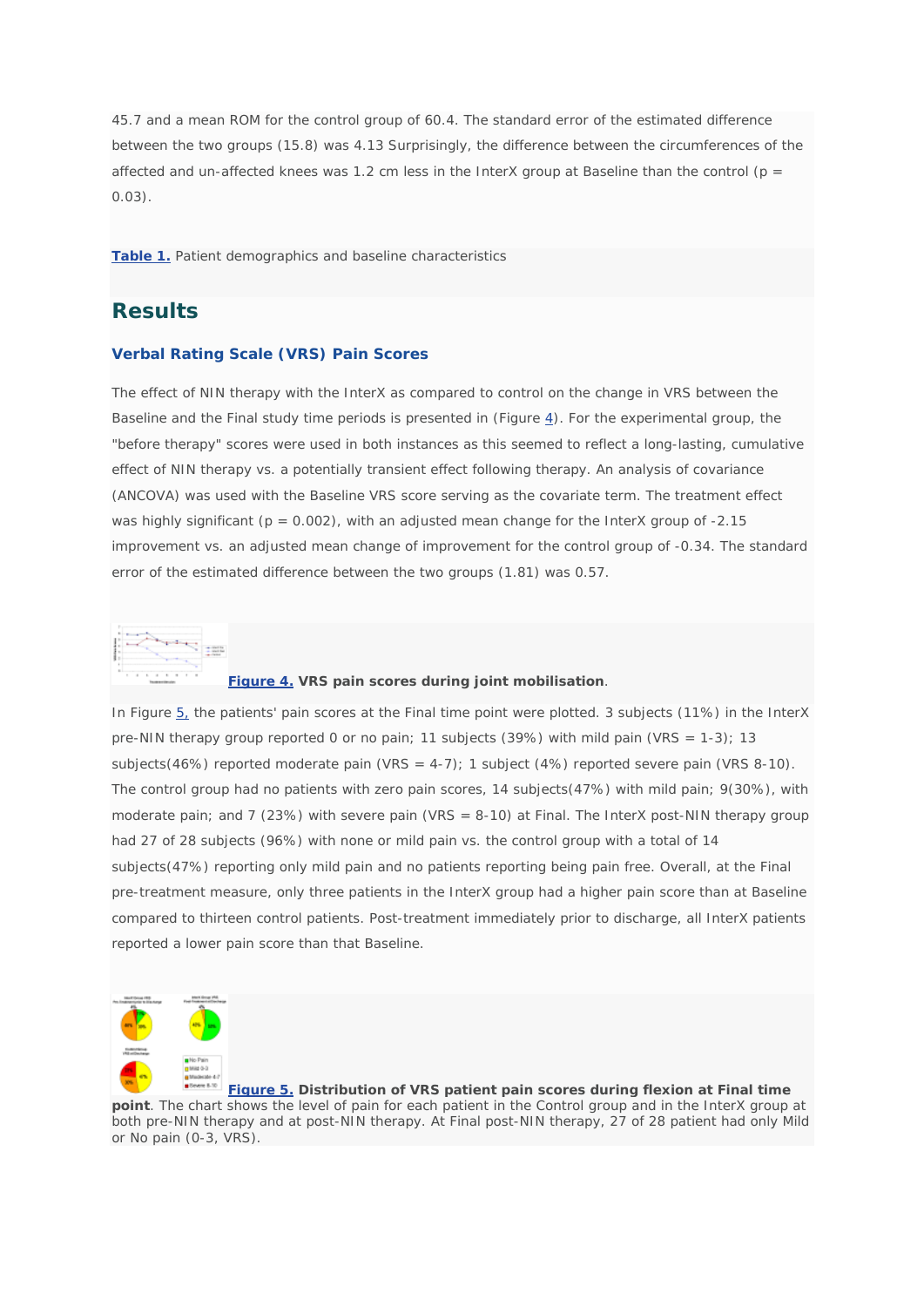A similar analysis was conducted on a subset of "high pain" patients identified by selecting individuals with a recorded VRS of 7 or greater for any time period (Figure  $6$ ). The treatment effect for this subset of patients was highly significant ( $p = 0.006$ ), with an adjusted mean pain reduction for the experimental group of 2.66 point vs. an adjusted mean pain reduction for the control group of 0.49. The difference between the two groups was 2.18 (S.E. 0.73). The average worst pain during the study was 8.4 and 8.5 in the NIN and control severe pain patients respectively. At discharge, the control group reported a VRS of 5.9 while the experimental group reported an average of 3.9 before the last NIN treatment. Following the last treatment, the average VRS in the experimental group during knee flexion was 0.8, which was immediately prior to discharge.



**Figure 6. Change in VRS pain scores for severe pain sub-groups (VRS > 6)**. Error bars are Standard Deviation

### **ROM**

The effect of treatment (NIN vs. control) was analysed on the change in ROM between Baseline and Final (Figure 7). An analysis of covariance was used with the pre-surgery ROM serving as the covariate term. We found the covariate term was not significant, so it was dropped from the final model. The treatment effect was highly significant, with a mean improvement in ROM for the experimental group of 45.7° vs. a mean improvement for the control group of 27.2°. The estimated difference between the improvement in each group was 18.4° (S.E. 4.29) with the experimental group showing significantly greater improvement than control ( $p = 0.0001$ ). The goal of rehabilitation was to get the subject to 90 $^{\circ}$  flexion prior to discharge. Both treatment groups met this goal, but the experimental group had a greater deficit to regain to get there in the same length of time.



**Figure 7. Increase in range of motion during rehabilitation**. Error bars are Standard Deviation. Figures rounded to nearest degree.

### **Medications**

Table 2 shows the daily medication use that was tracked during the study for PCA, diclofenac suppositories, acetaminophen, codeine with acetaminophen and oral morphine. The oral morphine data was converted to the equivalent PCA dosage (3:1 ratio of analgesic effectiveness)[38] and added to the PCA data. Total medication use was compared between groups. Both parametric (Student's t-test) and non-parametric (Mann-Whitney test) methods were used to individually analyse the effect of treatment (InterX vs. control) on total consumption of each of four medications. P-values for the parametric and non-parametric tests were non-significant for all drugs, indicating that there was not a statistically significant decrease in medication though there may be clinically significant implications for patients taking 9% less morphine, nearly 30% less NSAIDs and 10% less cocodamol. A multivariate test of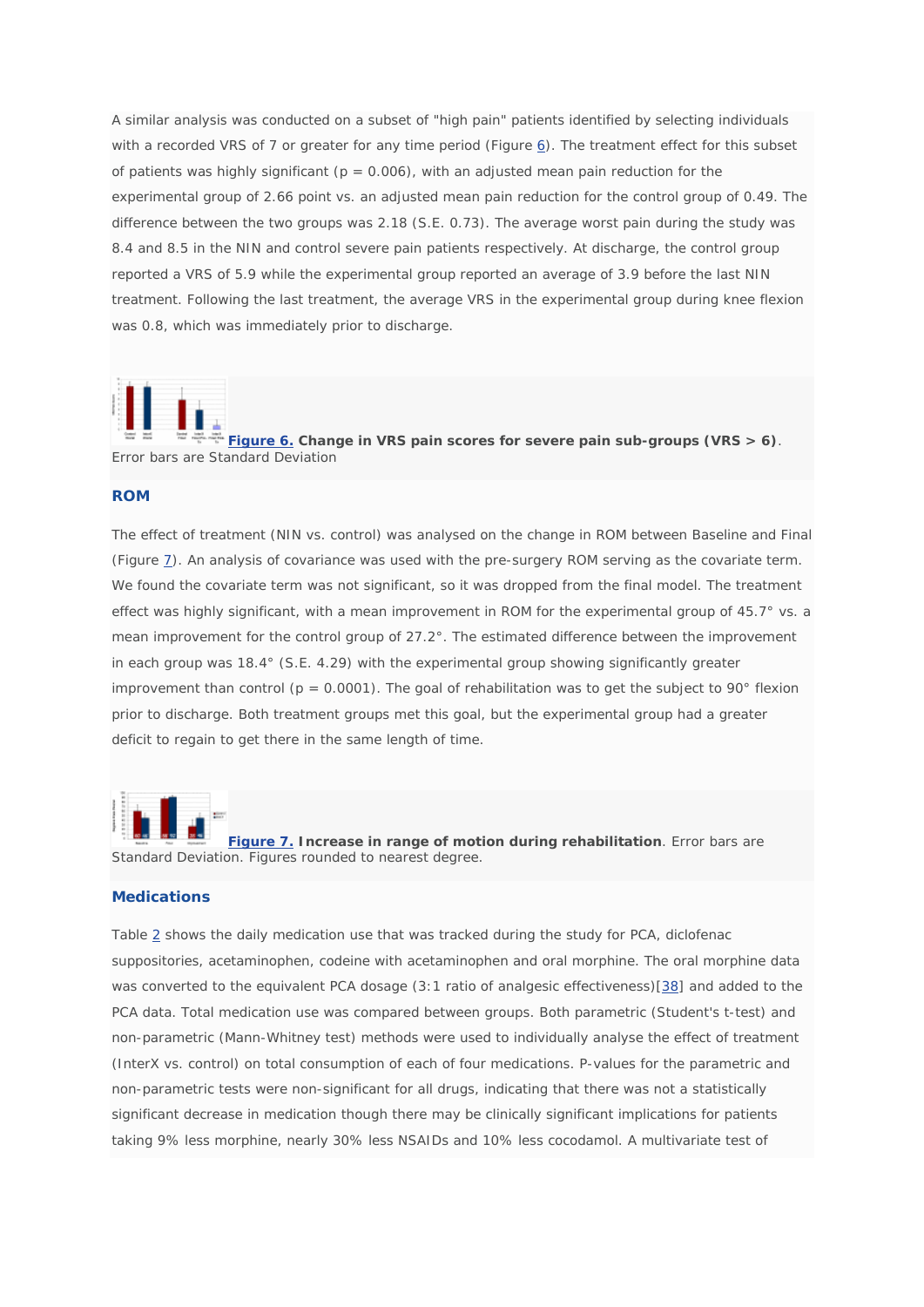differences (MANOVA) between the two treatment groups for all four medications was performed. The treatment effect was not significant ( $p = 0.64$ ) using the Wilks Lambda statistic.

### **Table 2.** Patient medication intake

In retrospect, it is believed that this measure in this situation was probably an inappropriate measure to include because the goal of post-operative pain medications in a procedure of this magnitude, is to stay ahead of the pain and so standard administration of pain medicines at regular intervals are administered by hospital staff regardless of the subject's level of pain. It is noteworthy that the experimental group, who started with higher levels of pain at Baseline, reported lower levels of pain, or no pain, using the same amount of pain medications as the control group who were reporting no significant relief from pain. It was deemed not possible to convert the different types of medications into one measure as they included opioids and NSAIDs. So this data stands as a backdrop to demonstrate that the pain reduction seen in the experimental group was due to the NIN treatment and not due any variations in medication intake. It should be noted that the experimental group did take less medication than the control (see Table 2), but this failed to show statistical significance.

### **Inflammation/Oedema**

The effect of treatment (NIN vs. control) was analysed on the change in inflammation (measured as the difference between circumferences of the non-operated and operated knees) between the Baseline and Final. An analysis of covariance was used with the inflammation measured during the Baseline serving as the covariate term. The treatment effect was not significant ( $p = 0.44$ ), with an adjusted mean change for the experimental group of 1.11 cm vs. an adjusted mean change for the control group of 1.59 cm. The standard error of the estimated difference between the two groups (0.48) was 0.67. Note that both groups experienced an increase in the circumference of the affected knee following the surgery as is normal for this type of invasive procedure. The difference between treatment groups at Final is consistent with the difference seen at Baseline. However, it should be noted that the experimental group took on average 27% less NSAIDs. The average change in knee circumference was very small and almost within the normal variations expected with repeated measures, which may indicate that this circumferential method in this study may not have been a reliable way to measure changes in inflammation[39]. So while the experimental group were discharged with significantly less circumferential differences between the affected and unaffected knees ( $p < 0.05$ ), it is impossible to draw any conclusion from this data point due to the complexity of this outcome and the variations in NSAID intake between the groups.

## **Discussion**

This study was undertaken as an audit of the Hywel Dda NHS Trust in Wales to validate the clinical benefit of NIN therapy as a supplemental rehabilitative therapy following TKR. The hospital currently uses NIN therapy as a standard course of therapy in the chronic pain clinic. The results of this study clearly demonstrated the clinical benefit of NIN therapy with the InterX device as a supplement to the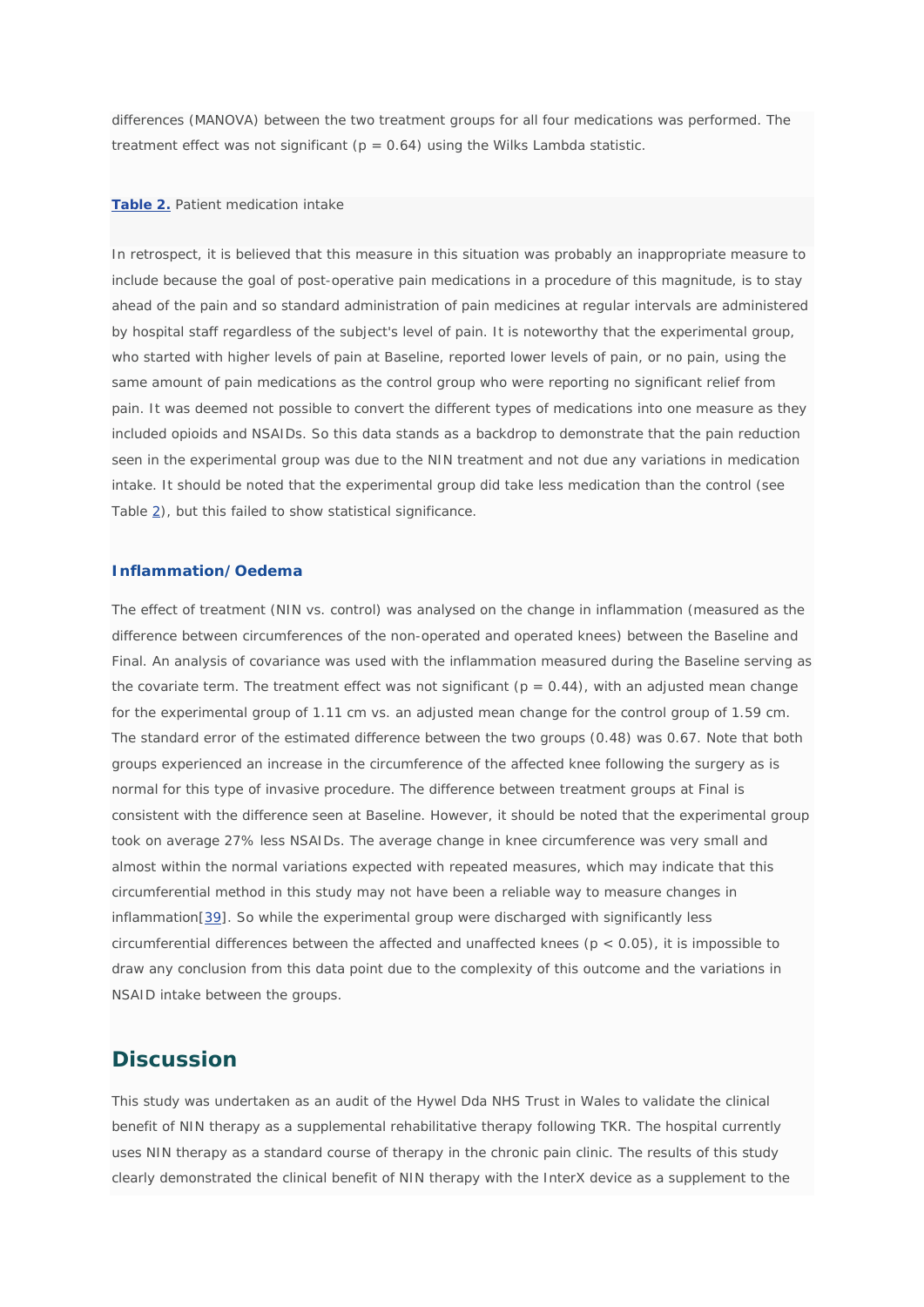standard in-house rehabilitative protocol for patients following TKR. By random assignment to treatment group, subjects with more severe pain and more ROM-restricted were placed in the InterX group. Within a relatively short 3-day period of time, patients in the InterX group obtained the necessary ROM for discharge and did it experiencing significantly reduced levels of pain compared to those in the control group.

In making conclusions regarding the effectiveness of electrical stimulation to counteract pain, several relevant ideas have been discussed by Bjordal [22] in the meta-analysis of TENS used to reduce postoperative analgesic consumption. First, is the idea that TENS is effective *only* if it used optimally and that amplitude and frequency appear to be the most important variables. Secondly, that TENS is only effective for partial pain relief whereas analgesic pharmaceuticals have the potential for complete pain relief, though side effects often mitigate this. Typically, TENS has been considered effective only if the supplemental use of TENS results in a reduction of analgesic consumption without increased pain scores. In Bjordal's article, it is suggested that a positive outcome also occurs when there is a decrease in pain scores, but the analgesic consumption (at a tolerable level) is maintained. The author also mentions that the best treatment effects were observed using the higher frequencies of TENS at 85 Hz and at an amplitude of > 15 mA or a strong sensation to the patient.

Within this study, the latter scenario was observed. Subjects here experienced greater pain relief on tolerable pain medication regimens. The greater pain relief seen in this study allowed the patients to push harder in rehabilitation to reach the discharge criteria since the InterX treatment group was clinically more severely hampered with pain and ROM restrictions at Baseline. It should be noted that the InterX was used at a variable frequency covering the optimal range suggested by Bjordal et al and also at an amplitude in the range of  $> 40 \text{ mA}$ [29]. It is of interest, that after the study was complete some of the severe patients in the control group received NIN therapy to bring their pain down so that they could engage in the rehabilitation process. Medication alone was not sufficient, without inhibitory side effects, to reduce pain for these patients.

Evidence shows that InterX NIN therapy probably activates the gate control mechanism of pain control, but due to the short treatments, long-lasting effects and cumulative reductions in pain reported by patients, gate control probably is not the primary mechanism of pain relief[25-27]. InterX NIN therapy targets low impedance areas of the body (trigger points)[40]. It is believed that increases in blood flow and sweat secretion account for the changes in skin impedance[40]. As the skin is stimulated, its impedance changes[28]. The InterX rapidly modifies the waveform and amplitude in response to these impedance changes which allows for a significantly greater concentration (current density) of stimulation without risking harm to the skin. It is hypothesized that the delivery of high amplitude stimulation to multiple treatment points in this way enhances the pain relief achieved as compared to lower amplitude stimulation delivered only over the pain site. The mechanism of pain relief for this type of cutaneous stimulation is suggested to include both segmental and descending inhibition[23]. More recently it has been shown that NIN therapy activates significantly greater production of certain cytokines and genes than TENS which may optimize the inflammatory process and reduce pain. NIN stimulates the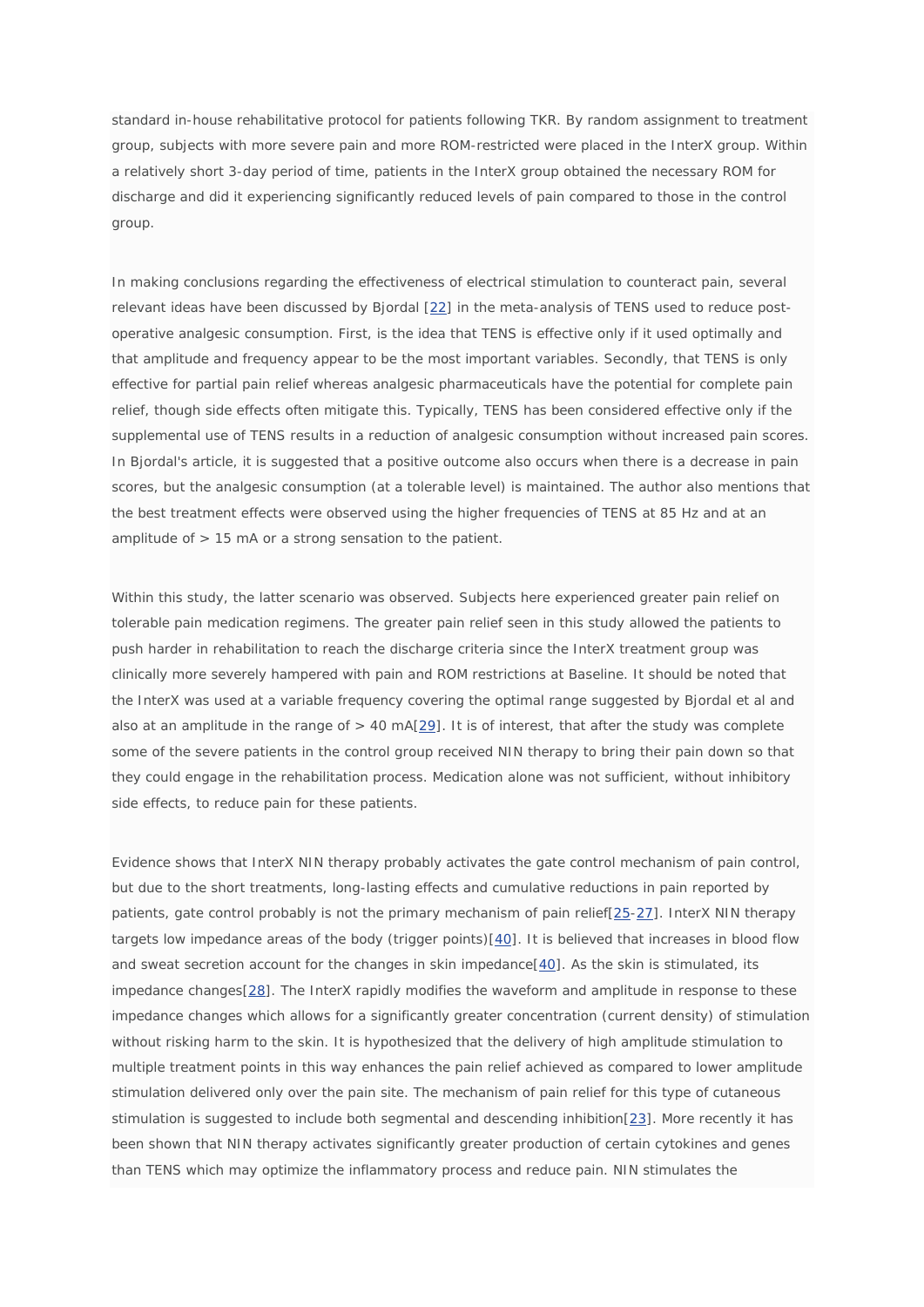production of Adenosine Triphosphate(ATP)[41] which would have both an anti-inflammatory effect as well as reduce pain segmentally[42]. The inability of TENS technology to deliver such high current densities so specifically may explain why TENS clinical studies in this application have been unsuccessful in the past[14]. By reducing pain during movement prior to a rehabilitation session the patient may be able to perform exercises with greater ease, work harder, and have less discomfort while exercising which has potential benefits for a population of patients who need to return to function as quickly as possible[15].

# **Conclusions**

The results of this study clearly demonstrated that the delivery of NIN through the Flexible Array Electrode is effective for the management of pain in this population of patients, supporting previous literature pertaining to the handheld application of NIN in the post-surgical setting. The InterX is designed to optimize treatment point location, amplitude and frequency to ensure better clinical results and this technological aspect is maintained in this application. The clinical benefit of NIN therapy with the InterX device as a supplement to the standard in-house rehabilitative protocol allows patients suffering pain to regain function quicker, especially if their pain levels are particularly high. Even though subjects with more severe pain and more ROM-restriction were randomly assigned to the InterX group, the subjects receiving NIN therapy with InterX fared much better clinically with significantly reduced pain levels and improvements in ROM compared to control subjects. The implications of these findings are that patients suffering severe pain following TKR struggle to get sufficient relief from the standard of care of medications and that the inclusion of NIN therapy into the standard of care will offer greater and more consistent pain control, without the need for increased medication even with the worst cases.

# **List of Abbreviations**

ANCOVA: analysis of Covariance; cm: centimetres; MANOVA: multivariate test of differences; NSAIDS: nonsteroidal anti-inflammatory drugs; NIN therapy: non-invasive interactive neurostimulation; PCA: patient controlled analgesia; ROM: range of motion; TENS: transcutaneous electrical nerve stimulator; TKR: total knee replacement; VRS: verbal rating scale

# **Competing interests**

The author(s) AN and DT declare that they have no competing interests. Author ZV is a paid consultant for Neuro Resource Group and holds shares in the company, although she was not involved in collection or interpretation of data.

# **Authors' contributions**

AN was the principle investigator and oversaw the implementation of the protocol. DT performed all treatments, measurements and data collection. ZV assisted in the development of the study protocol only. All authors have read and approved the final publication article.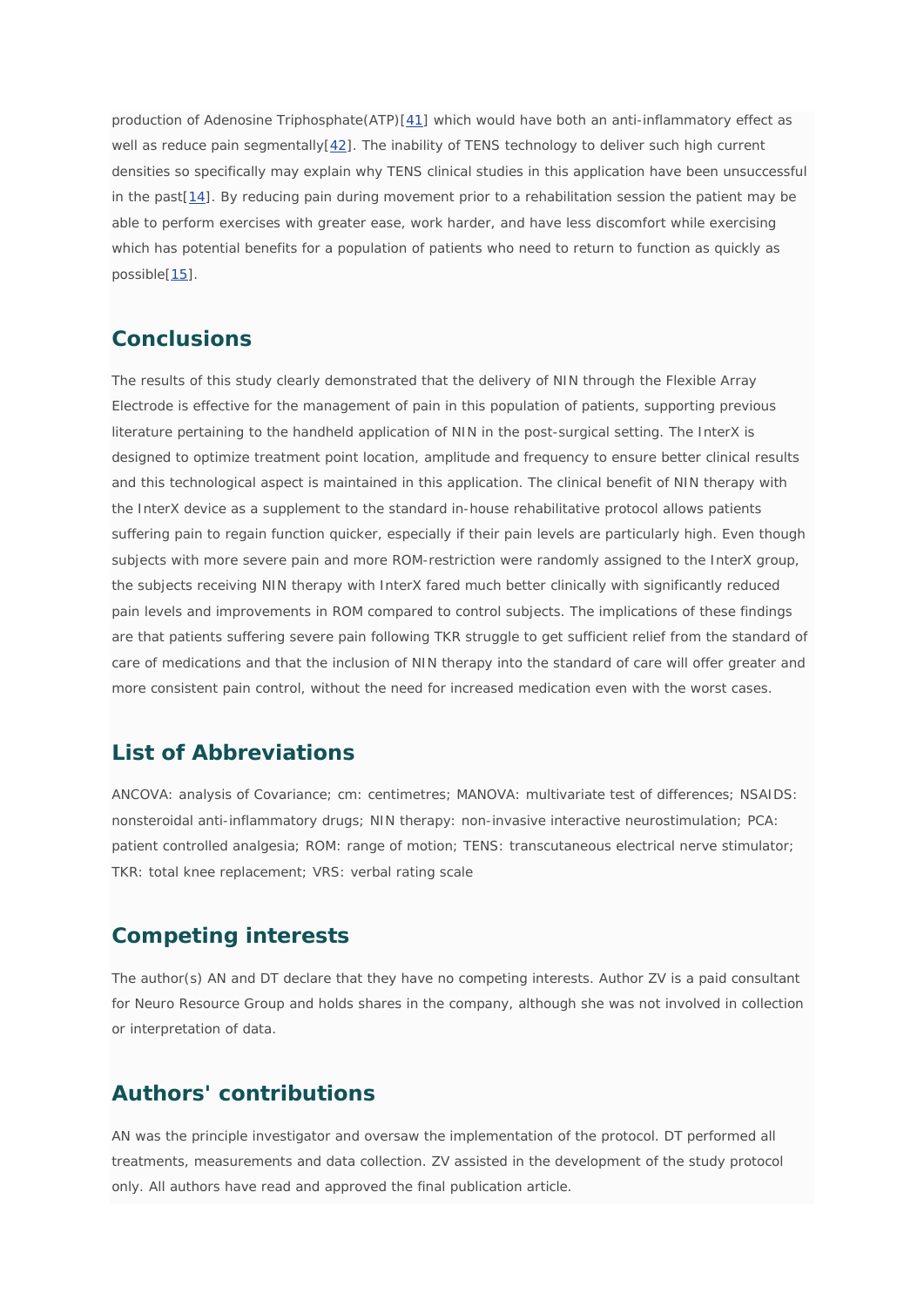# **Acknowledgements**

We thank Kathy L. McDermott who provided medical writing services on behalf of Neuro Resource Group Inc. and Paul Magee for providing all the technical information about the InterX.

# **References**

- 1. Skinner HB: **Multimodal acute pain management.**  *Am J Orthop* 2004, **33**(5 Suppl)**:**5. PubMed Abstract Return to text
- 2. Ranawat CS, Ranawat AS, Mehta A: **Total knee arthroplasty rehabilitation protocol: what makes the difference?**  *J Arthroplasty* 2003, **18**(3 Suppl 1)**:**27. PubMed Abstract | Publisher Full Text Return to text
- 3. Berend KR, Lombardi AV, Mallory TH, Dodds KL, Adams JB: **Ileus following total hip or knee arthroplasty is associated with increased risk of deep venous thrombosis and pulmonary embolism.**

*The Journal of Arthroplasty* 2004, **19**(7, Supplement 2)**:**82-86. PubMed Abstract | Publisher Full Text

- Return to text
- 4. Peters CL, Shirley B, Erickson J: **The effect of a new multimodal perioperative anesthetic regimen on postoperative pain, side effects, rehabilitation, and length of hospital stay after total joint arthroplasty.**  *J Arthroplasty* 2006, **21**(6 Suppl 2)**:**132. PubMed Abstract | Publisher Full Text Return to text
- 5. Wheeler M, Oderda GM, Ashburn MA, Lipman AG: **Adverse events associated with postoperative opioid analgesia: a systematic review.**  *J Pain* 2002, **3:**159-180. PubMed Abstract | Publisher Full Text Return to text
- 6. Zhao SZ, Chung F, Hanna DB, Raymundo AL, Cheung RY, Chen C: **Dose-response relationship between opioid use and adverse events after ambulatory surgery.**  *J Pain and Symptom Management* 2004, **28:**35-46. Publisher Full Text
- Return to text<br>7. Cancer Control. 1999, 6(2):198-204. <sup>2</sup> 1999 H. Lee Moffitt Cancer Center and Research Institute, Inc

PubMed Abstract | Publisher Full Text Return to text

- 8. Rainsford KD: **Profile and mechanisms of gastrointestinal and other side effects of nonsteroidal anti-inflammatory drugs (NSAIDs).**  *The American Journal of Medicine* 1999, **107**(6, Supplement 1, 13)**:**27-35. Return to text
- 9. Bayindir O, Paker T, Akpinar B, Erenturk S, Askin D, Aytac A: **Use of transcutaneous electrical nerve stimulation in the control of postoperative chest pain after cardiac surgery.**

*J Cardiothorac Vasc Anesth* 1991, **5**(6)**:**589-91. PubMed Abstract | Publisher Full Text Return to text

- 10. Conn IG, Marshall AH, Yadav SN, Daly JC, Jaffer M: **Transcutaneous electrical nerve stimulation following appendicectomy: the placebo effect.**  *Ann R Coll Surg Engl* 1986, **68**(4)**:**191-2. PubMed Abstract | PubMed Central Full Text Return to text
- 11. Walker RH, Morris BA, Angulo DL, Schneider J, Colwell CW: **Postoperative use of continuous passive motion, transcutaneous electrical nerve stimulation, and continuous cooling pad following total knee arthroplasty.**  *J Arthroplasty* 1991, **6**(2)**:**151-6. PubMed Abstract | Publisher Full Text Return to text
- 12. Ordog GJ: **Transcutaneous electrical nerve stimulation versus oral analgesic: A randomized double-blind controlled study in acute traumatic pain.**  *The American Journal of Emergency Medicine January* 1987, **5**(1)**:**6-10. Publisher Full Text

Return to text

13. EMPI Inc: **Instruction Manual for the Empi EPIX VTTM TENS Device.**  *Empi 599 Cardigan Road St Paul, Minnesota 55126-4099 USA*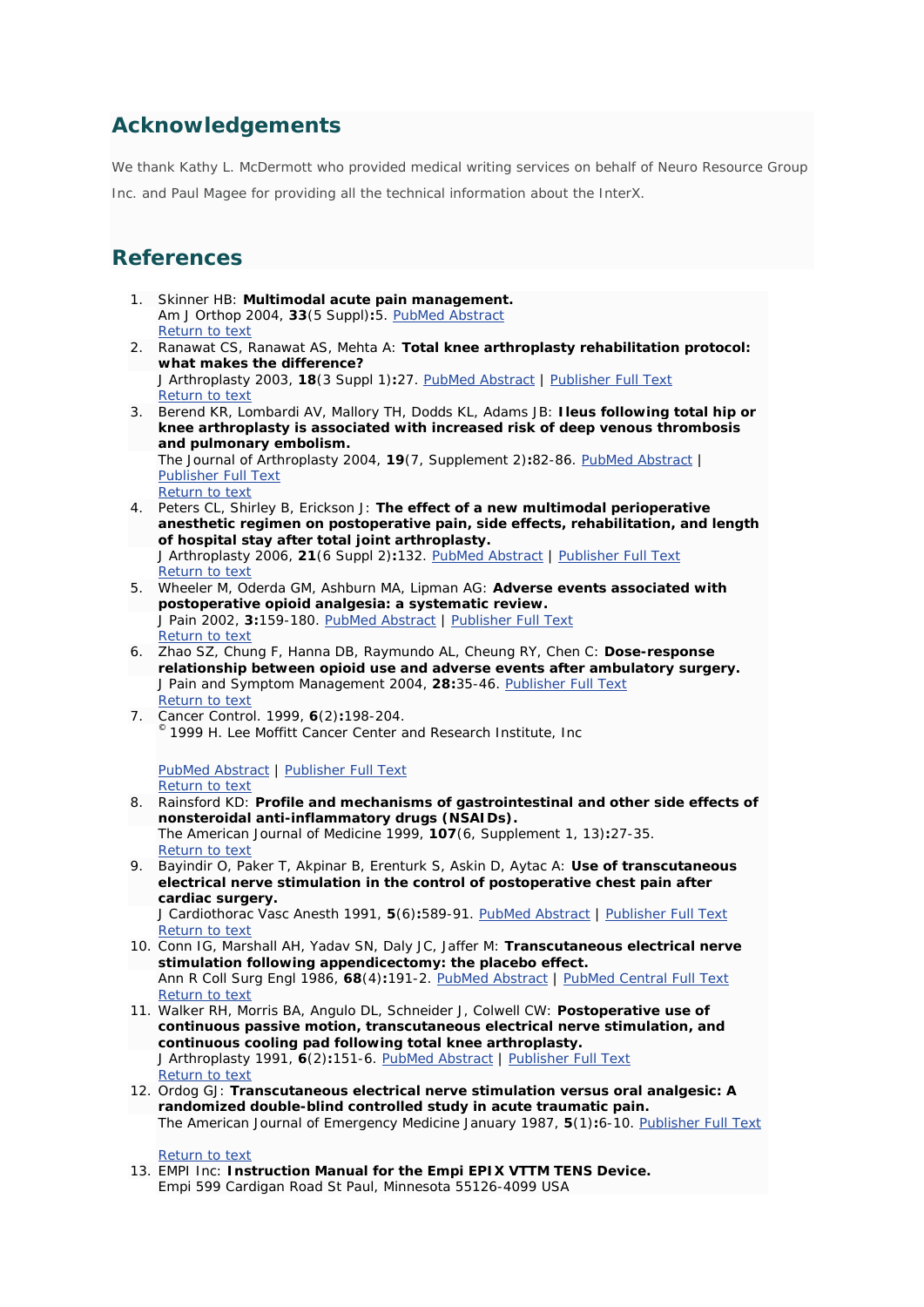Return to text

- 14. Breit R, Van der Wall H: **Transcutaneous electrical nerve stimulation for postoperative pain relief after total knee arthroplasty.**  *J Arthroplasty* 2004, **19**(1)**:**45-48. PubMed Abstract | Publisher Full Text Return to text
- 15. Ranawat AS, Ranawat CS: **Management and accelerated rehabilitation for total hip and total knee arthroplasty.**  *Journal of Arthroplasty* 2007, **22**(7)**:**12-15. PubMed Abstract | Publisher Full Text Return to text
- 16. Chesterton LS, Foster NE, Wright CC, Baxter D, Barlas P: **Effects of TENS frequency, intensity and stimulation site parameter manipulation on pressure pain thresholds in healthy human subjects.**  *Pain* 2003, **106**(1-2)**:**73-80. PubMed Abstract | Publisher Full Text Return to text
- 17. Leica S, Claydon L, Chesterton LS, Barlas P, Sim J: **Effects of simultaneous dual-site TENS stimulation on experimental pain.**  *European Journal of Pain* 2008, **12**(6)**:**696-704. PubMed Abstract | Publisher Full Text Return to text
- 18. Somers D, Clemente FR: **TENS for the management of neuropathic pain: The effects of frequency and electrode position on prevention of allodynia in a rat model of CRPS type II.**

*Phys Ther* 2006, **86**(5)**:**698-709. PubMed Abstract | Publisher Full Text Return to text

19. Han JS: **Acupuncture: neuropeptide release produced by electrical stimulation of different frequencies.** 

*Trends in Neurosciences* 2003., **26**(1)**:** Return to text

20. Hamza MA, White PF, Ahmed HE, Ghoname EA: **Effect of the frequency of transcutaneous electrical nerve stimulation on the postoperative opioid analgesic requirement and recovery profile.** 

*Anesthesiology* 1999, **91:**1232-1238. PubMed Abstract | Publisher Full Text Return to text

21. DeSantana JM, Santana-Filho VJ, Sluka KA: **Modulation Between High- and Low-Frequency Transcutaneous Electric Nerve Stimulation Delays the Development of Analgesic Tolerance in Arthritic Rats.** 

*Arch Phys Med Rehabil* 2008, **89:**754-760. PubMed Abstract | Publisher Full Text | PubMed Central Full Text

Return to text

- 22. Bjordal JM, Johnson MI, Ljunggreen AE: **Transcutaneous electrical nerve stimulation (TENS) can reduce postoperative analgesic consumption. A meta-analysis with assessment of optimal treatment parameters for postoperative pain.**  *European Journal of Pain* 2003, **7:**181-188. PubMed Abstract | Publisher Full Text Return to text
- 23. Sluka K, Walsh D: **TENS: Basic Science Mechanisms and Clinical Effectiveness.**  *Journal of Pain* 2003, **4**(3)**:**109-121. PubMed Abstract | Publisher Full Text Return to text
- 24. Melzack R: **Prolonged relief of pain by brief, intense transcutaneous somatic stimulation.**

Pain 1975, 1:357-373. PubMed Abstract | Publisher Full Text Return to text

25. Gorodetskyi IG, Gorodnichenko AI, Tursin PS, Reshetnyak VK, Uskov ON: **Non-invasive interactive Neurostimulation in the post-operative recovery of patients with a trochanteric fracture of the femur.**  *J Bone Joint Surg [Br]* 2007, **89-B:**1488-94.

Return to text

26. Gorodetskyi IG, Gorodnichenko AI, Tursin PS, Reshetnyak VK, Uskov ON: **The effects of non-invasive, interactive Neurostimulation on pain and edema during postsurgical rehabilitation following internal fixation of unstable bi-malleolar ankle fractures.** 

*J Foot Ankle Surg* 2010, **49:**432-437. PubMed Abstract | Publisher Full Text Return to text

- 27. Maale G: *The effect of the InterX 5000 on pain reduction in the severe chronic orthopedic patient.* International congress of technology in arthroplasty, Kyoto; 2005. Return to text
- 28. Grimnes S, Martinsen O: **Bioimpedance and Bioelectricity Basics.**  Second edition. 2008, 190-191. ISBN: 978-0-12-374004-5